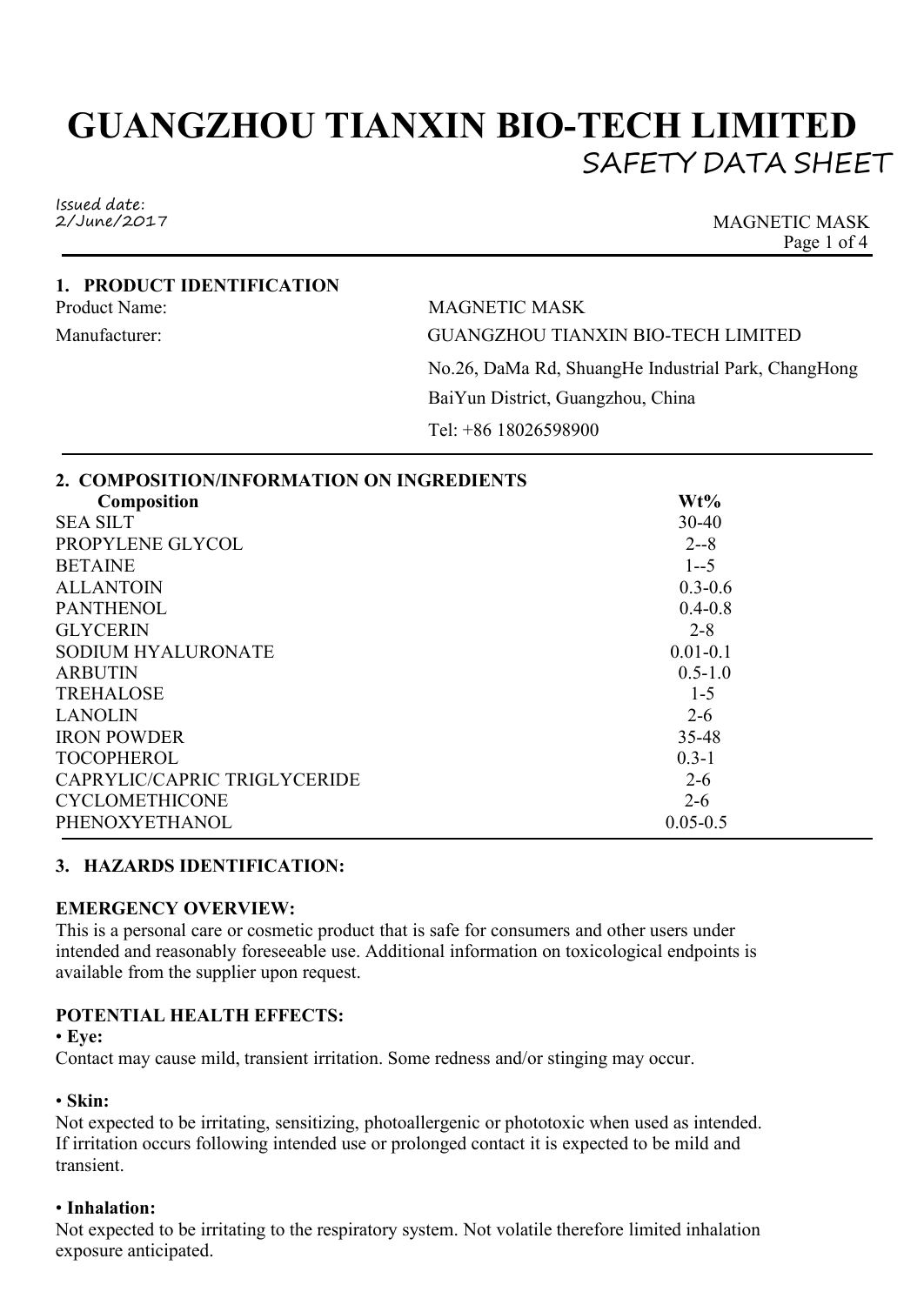## • **Ingestion:**

Product used as intended is not expected to cause gastrointestinal irritation. Accidental ingestion of undiluted product may cause mild gastrointestinal irritation with nausea, vomiting and diarrhea.

## **4. FIRST-AID MEASURES**

### • **Eye:**

Thorough rinsing for 15-20 minutes of the affected eye with water is recommended. If discomfort or irritation persists, contact a physician.

## • **Skin Problem:**

Discontinue use of product. Apply cold compresses to affected areas to relieve any discomfort. If discomfort persists, contact a physician.

## • **Inhalation:**

If respiratory irritation occurs, remove individual to fresh air.

## • **Ingestion:**

Accidental ingestion of product may necessitate medical attention. In case of accidental ingestion dilute with fluids (water or milk) and treat symptomatically. Do not induce vomiting. Note: After first aid treatment, the caller should be advised that 1) a hospital emergency room or family physician should be consulted if anything unusual occurs or appears necessary in the judgment of the caller, and 2) that the subsequent management of the accident should be dictated by any persistent symptoms and under the direction of the physician**.**

# **5. FIRE-FIGHTING MEASURES**

• **Extinguishing Media:** Use chemical foam, dry chemical, carbon dioxide or water.

• **Explosion Hazard:** No further relevant information available.

• **Fire Fighting Instructions: Protective equipment:** Wear self-contained respiratory protective device

# **6. ACCIDENTAL RELEASE MEASURES**

### • **Procedures for Spill/Leak Clean-up:**

**For Household Settings:** Absorb spill and scrub the area with detergent. Dilute with water. **For Non-Household Settings:** Ventilate area and eliminate all ignition sources. Use safety glasses orsafety goggles if splash hazards exist; use gloves and other protective clothing (apron,boots etc.) to prevent skin contact.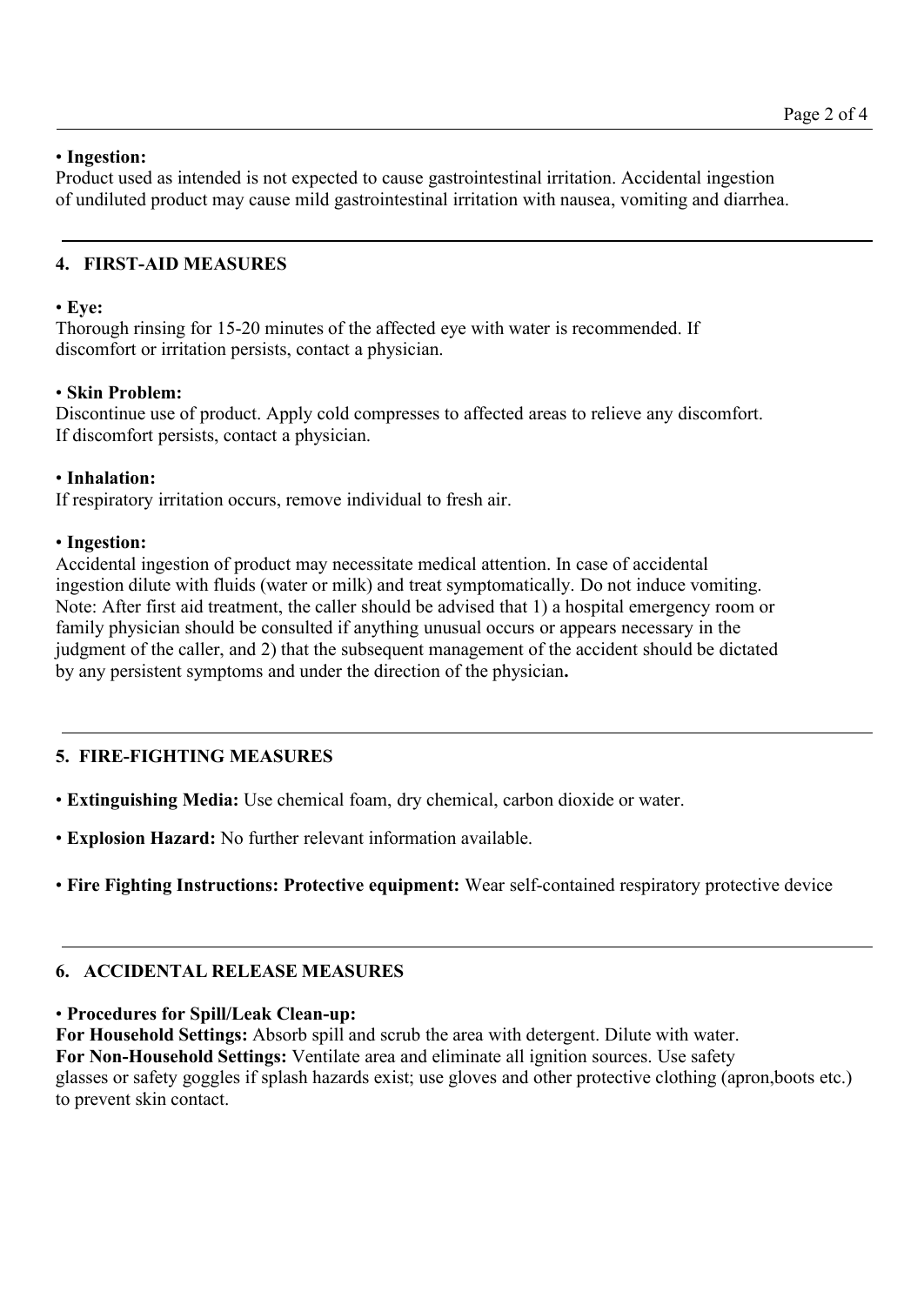## **7. HANDLING AND STORAGE**

#### • **Precautions for Safe Handling:**

**For Household Settings:** Do not expose to heat and flame.

**For Non-Household Settings:** Avoid heat, sparks, flame, or smoking during use. Avoid extreme heat and ignition sources. Avoid spraying toward open flame.

#### • **Conditions for Safe Storage:**

**For Household Settings:** Avoid heat, sparks, flame, or smoking. Avoid extreme heat and ignition sources. Store away from oxidizers.

**For Non-Household Settings:** Store away from oxidizers. Store in a well ventilated, cool area. Store in accordance with local requirements for Class IC Flammable Liquids.

**Other Recommendations:** None.

## **8. EXPOSURE CONTROLS/ PERSONAL PROTECTION:**

#### **For Household Settings:**

This is a personal care or cosmetic product that is safe for consumers and other users under normal and reasonably foreseen use.

#### **For Non-Household Settings:**

Use in a well ventilated area. Use safety glasses or safety goggles if splash hazards exist; use gloves and other protective clothing (apron, boots etc.) to prevent skin contact. Always follow good hygienic work practices. Avoid prolonged contact with skin and clothing. This is a personal care or cosmetic product that is safe for consumers and other users under normal and reasonably foreseen use.

### **9. PHYSICAL AND CHEMICAL PROPERTIES**

- Color, Odor and Appearance: Charcoal Grey Paste with characteristic odor.
- Melting Point: Not applicable.
- PH: 5.5-6.5
- Vapor Density: Not applicable.
- Specific Gravity: Not applicable.
- Viscosity AT 25°C: Not applicable.
- •Refractive index: Not applicable.

# **10. STABILITY AND REACTIVITY:**

• **Conditions to Avoid:**Avoid extreme heat and ignition sources. Store away from oxidizers**.**

• Other Recommendations: None